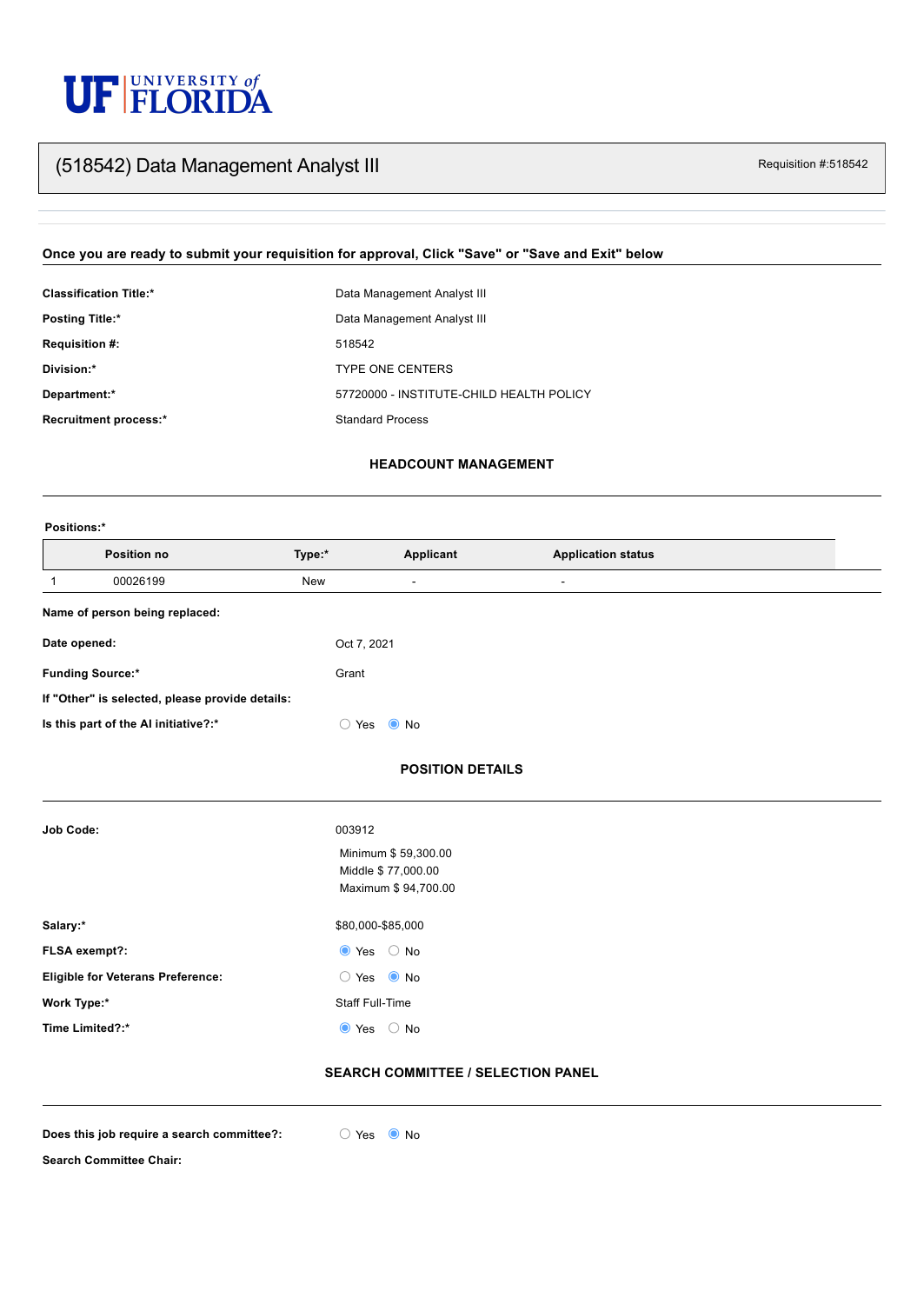Search Committees: Recipient No Search Committee selected. **Reference Collection feature?:**  $\bigcirc$  Yes  $\bigcirc$  No **ADVERTISING DETAILS Location:\*** Main Campus (Gainesville, FL) **Posting Begin Date: Posting End Date: Open until filled:**  $\bigcirc$  Yes  $\bigcirc$  No **Outside Ad Sources: If Other, please provide details: Advertising Summary:** The Department of Health Outcomes and Biomedical Informatics (HOBI) participates in multiple Medicaid funded or related projects, supporting state quality initiatives and conducting policy research using Medicaid and other health data sources. This position is part of a data management team responsible for data warehousing, management and analysis. The analyst will design and manage data systems that include multi-sourced health, healthcare system, and social or population data sets. Analyses conducted will apply accepted principles and theories of the descriptive and inferential statistics and participation in interpretation and presentation of results is expected. This position may oversee statistical analyses conducted by graduate student research assistants and other staff. Communication of complex data and analyses to lay and industry audiences, in meetings and presentations and in written reports is required. Contributions to scientific reports, conference papers, and journal articles is expected. **Minimum Requirements:** Masters degree in an appropriate area and two years of relevant experience; or a bachelor's degree in an appropriate area and four years of relevant experience. Oct 11, 2021 Oct 25, 2021 **The Chronicle of Higher Education** Inside Higher Education □ Other

#### Advertisement Text:

| Classification Title: | Data Management Analyst III                                                                                                                                                                                                                                                                                                                                                                                                                                                                                                                                                                                                                                                                                |
|-----------------------|------------------------------------------------------------------------------------------------------------------------------------------------------------------------------------------------------------------------------------------------------------------------------------------------------------------------------------------------------------------------------------------------------------------------------------------------------------------------------------------------------------------------------------------------------------------------------------------------------------------------------------------------------------------------------------------------------------|
|                       | The Department of Health Outcomes and Biomedical Informatics (HOBI) participates in multiple Medicaid funded or related<br>projects, supporting state quality initiatives and conducting policy research using Medicaid and other health data sources.                                                                                                                                                                                                                                                                                                                                                                                                                                                     |
|                       | This position is part of a data management team responsible for data warehousing, management and analysis.                                                                                                                                                                                                                                                                                                                                                                                                                                                                                                                                                                                                 |
|                       | The analyst will design and manage data systems that include multi-sourced health, healthcare system, and social or<br>population data sets. Analyses conducted will apply accepted principles and theories of the descriptive and inferential<br>statistics and participation in interpretation and presentation of results is expected. This position may oversee statistical<br>analyses conducted by graduate student research assistants and other staff. Communication of complex data and analyses<br>to lay and industry audiences, in meetings and presentations and in written reports is required. Contributions to scientific<br>reports, conference papers, and journal articles is expected. |
| Job Description:      | ¦35% Design and manage data file systems from multiple research projects that include multiple data sets using a variety of<br>database and statistical software tools, for example, SAS, SQL, and Excel. Optimize transformation and transfer of data                                                                                                                                                                                                                                                                                                                                                                                                                                                     |

between projects and platforms. Provide expertise and communicate recommendations on data structures and appropriate use to project leadership. Interact effectively with internal and external data sharing partners.

25% Enhance data summary and reporting using various software tools including SAS programming, SQL code, Excel, Tableau, and application development tools. Suggest best practices for data and design improvements. Assist project leadership in representing information through data visualization and appropriate summarization.

30% Conduct statistical data analyses, write statistical programming code with SAS and SQL. Additional statistical software or programming tools including Python, R, etc. may also be used. Participate in interpretation of results. Provide statistical expertise to project leadership, or other research staff.

10% Participate in design, implementation, and reporting of research and evaluation studies. Contributions to scientific reports, conference papers and journal articles are expected, including documentation of method, presentation of data, and participation in interpretation of results.

Expected Salary:

|---------------------------

\$80,000.00 - \$85,000.00